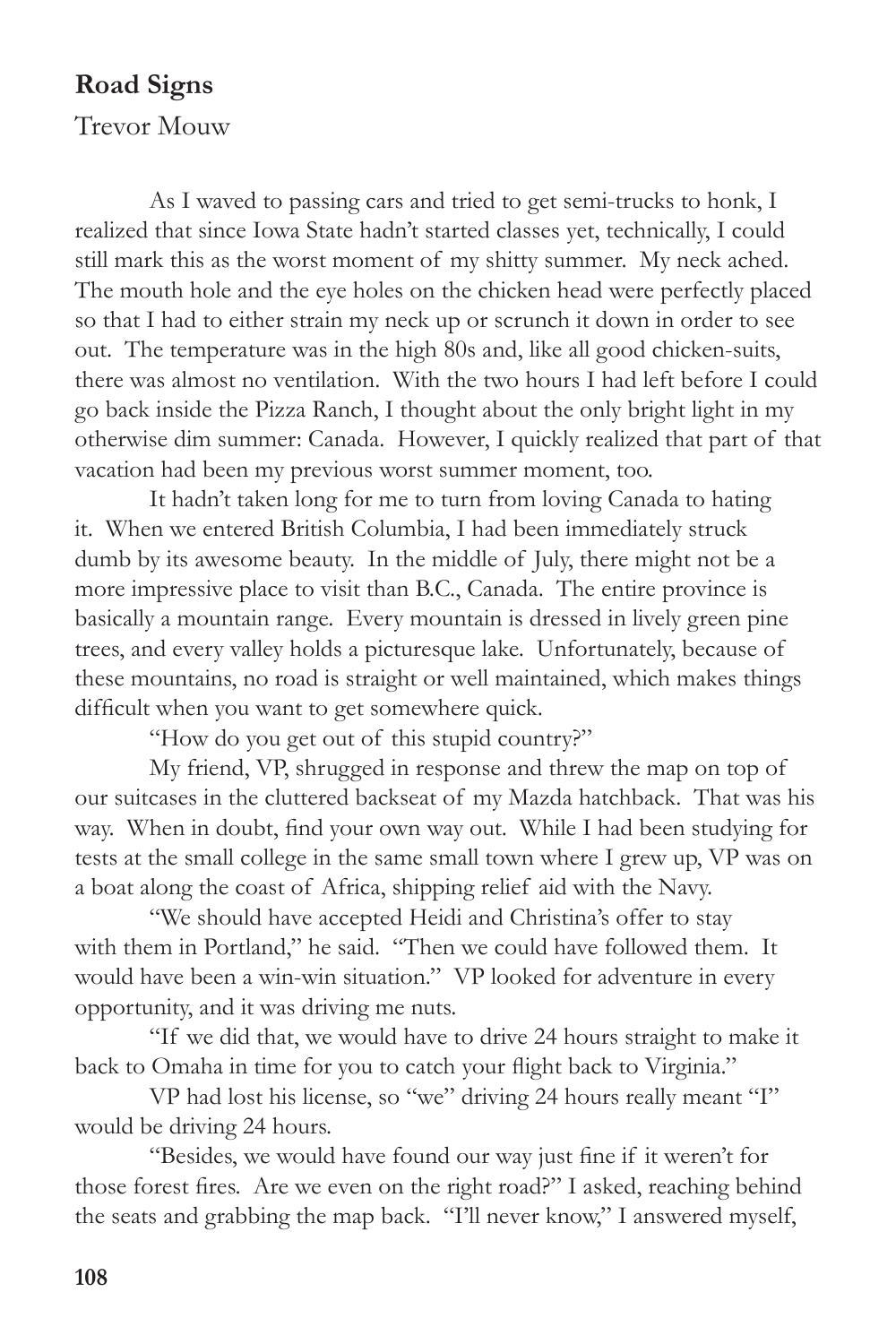"because none of these roads have any frickin' signs! In America, there's a new sign every mile cheering me on. Hey Trevor, you're going the right way. Destination City is only 235 miles away! Keep it up."

VP laughed. "Who needs signs? We'll just drive south until we run into Washington somewhere."

"I need signs, ok? I need signs."

I pulled over in an Old-West-looking town that we had definitely driven through earlier. I went in and asked for directions at the saloon, or whatever they called it. Getting directions wasn't my manliest move, but I was sick of being manly. All week I had been manly. In fact, it was probably the manliest week of my life. Marcus was our third musketeer, although we don't call ourselves the three musketeers; that would be dorky. He lived in Vernon, B.C., and it was for his wedding that we took the 26-hour road trip from Iowa. We went early to participate in the six-day-long bachelor party, the theme of which was beer, babes, beef, and beer. We went camping in the bush and chopped down a tree for Pete's sake. It doesn't get manlier than that. When I walked out of the saloon holding a paper foretelling my every turn and the number of miles kilometers between each, I thought I would feel better. But I didn't.

"VP, I can't stop thinking about those girls. They really got under my skin."

"Who? The sisters at your table? I told you right away they looked like prudes."

"Not them," I said, pulling back onto the highway. "The girls from my college, the ones I graduated with. When you and Marcus had rehearsal, I went downtown with them to watch a movie and eat supper."

"Yeah, I know. I was pretty jealous of you, actually."

"Most of it was fun, but do you have any idea how awkward it was for me at supper, when everyone was talking about their fancy, new jobs, and I had to tell them I work overnights, stocking shelves at Wal-Mart?"

"It's your own dumb fault, Trevor. I told you to quit that job as soon as you started, just like I said with *all* your previous jobs."

 In the last two years, which included my senior year of college, I had certainly worn many hats. After working at the Pizza Ranch back home in Sioux Center for seven years, I jumped on a carousel of jobs. At the same time as I was handing out basketballs and pretending to ignore anyone sneaking into the Rec Center without a membership, I was helping cook for and playing YuGiOh (despite not knowing any of the rules) with a home of adolescent males with mild mental retardation. After that, I worked for a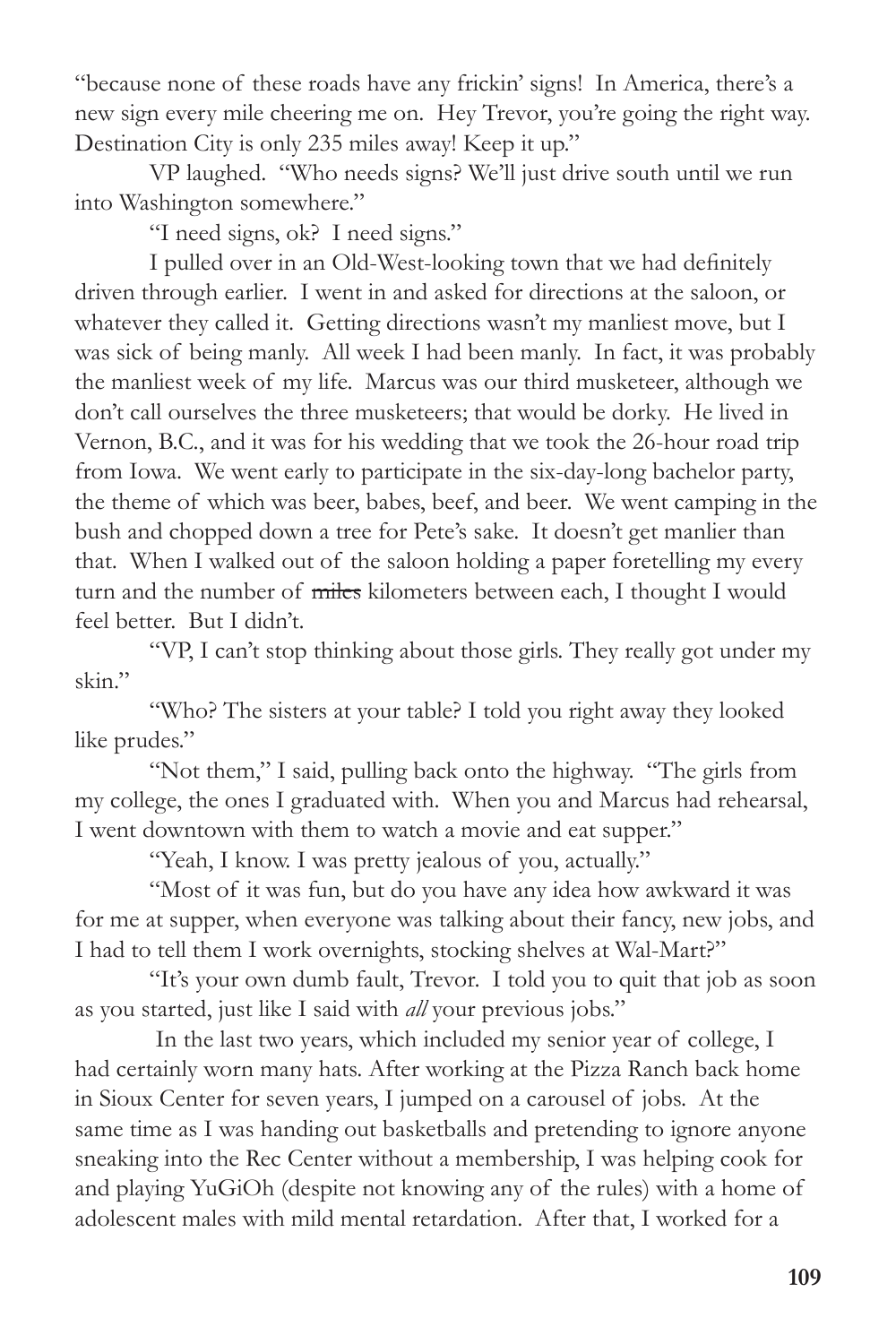window washing company, but quit when I had to power-wash the roof of a dairy without a safety rope. I swore more in those few hours than I had in my entire life. Then, as an assistant manager of the local movie theater, I got to see all the free movies I wanted, but that didn't mean much because I was only making minimum wage. So I took a full-time position at Wal-Mart working overnights.

"You have a psychology degree," VP needlessly reminded me. "Why don't you use it?"

"I don't know. I don't even know why I kept it as my major. I loved the classes, but I knew the whole time I didn't want a job in psychology."

VP pointed to the right, and I turned onto a narrow, bumpy road. "I'm so lost, VP."

"The paper says we stay on this road all the way to the border." I held the steering wheel tighter. The road was shit.

When I graduated college, I was the last person to leave our apartment. After packing the final things into my car, I said goodbye and locked the door. I'm usually pretty reverent with stuff like that. I started my car and drove away, but before I had even reached the edge of campus, my car died. I tried, unsuccessfully, to start it, but it wouldn't. Then I broke. I've always been the poor sap who tears up whenever movies hit the sentimental music, but this time I wept like a little kid. For the first time in years, I found myself without direction in my life, without anything to work towards. I had reached my greatest fear, and I wept.

The narrow, bumpy road soon merged with a larger highway.

"Those girls told me to make up a new job to tell people at the reception."

"What did you pick?"

"I didn't. I wanted to, but I'm not much of a liar."

"What would you have picked? A writer?"

"Or a teacher. When I was in grade school and high school I always saw myself becoming a teacher."

"Yeah," said VP. "Me too."

Before long, we reached the border, and I almost jumped out of the car and kissed the American soil. VP did the math, and realized we'd only lost an hour and a half. That wasn't too bad.

One mile into America we saw a sign: PORTLAND 286 miles.

"Wanna go to Portland?" he asked.

"Yeah," I said. "I would always regret it if I didn't."